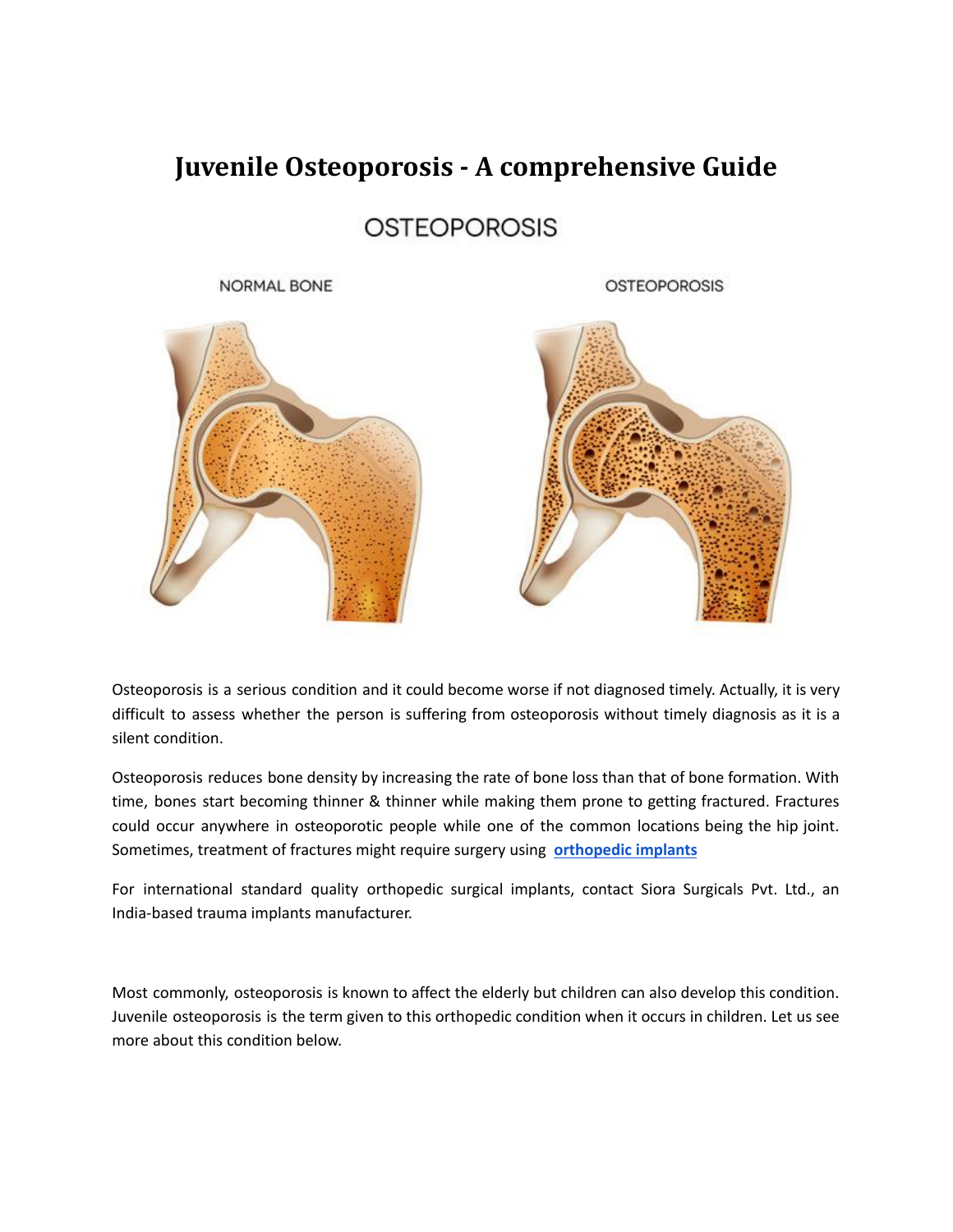#### **Types of Juvenile Osteoporosis**

There are two common types of juvenile osteoporosis:

- Secondary Juvenile Osteoporosis
- Idiopathic Juvenile Osteoporosis

#### **Secondary Juvenile Osteoporosis**

When osteoporosis occurs in children as a result of other diseases they have, the condition is known as secondary juvenile osteoporosis. This is one of the common causes of juvenile osteoporosis and the health conditions resulting in osteoporosis could be numerous. Sometimes juvenile osteoporosis could also occur due to long-term medicines the child is taking.

Below-mentioned are some of the underlying causes of juvenile osteoporosis:

- Cystic fibrosis
- Anorexia nervosa
- Hyperthyroidism
- Hyperparathyroidism
- Turner Syndrome
- Sickle cell anemia
- Homocystinuria

#### **Idiopathic Juvenile Osteoporosis**

This is a rare condition in which the cause of osteoporosis in children remains unknown. One of the good things about idiopathic juvenile osteoporosis is that it does not require any treatment as the condition becomes better on its own with time.

#### **Who is at Risk for Juvenile Osteoporosis?**

Here are certain conditions that make a child more prone to developing juvenile osteoporosis:

- Children who are on high doses of corticosteroids
- Family history of osteoporosis
- Sedentary lifestyle
- History of any chronic health condition